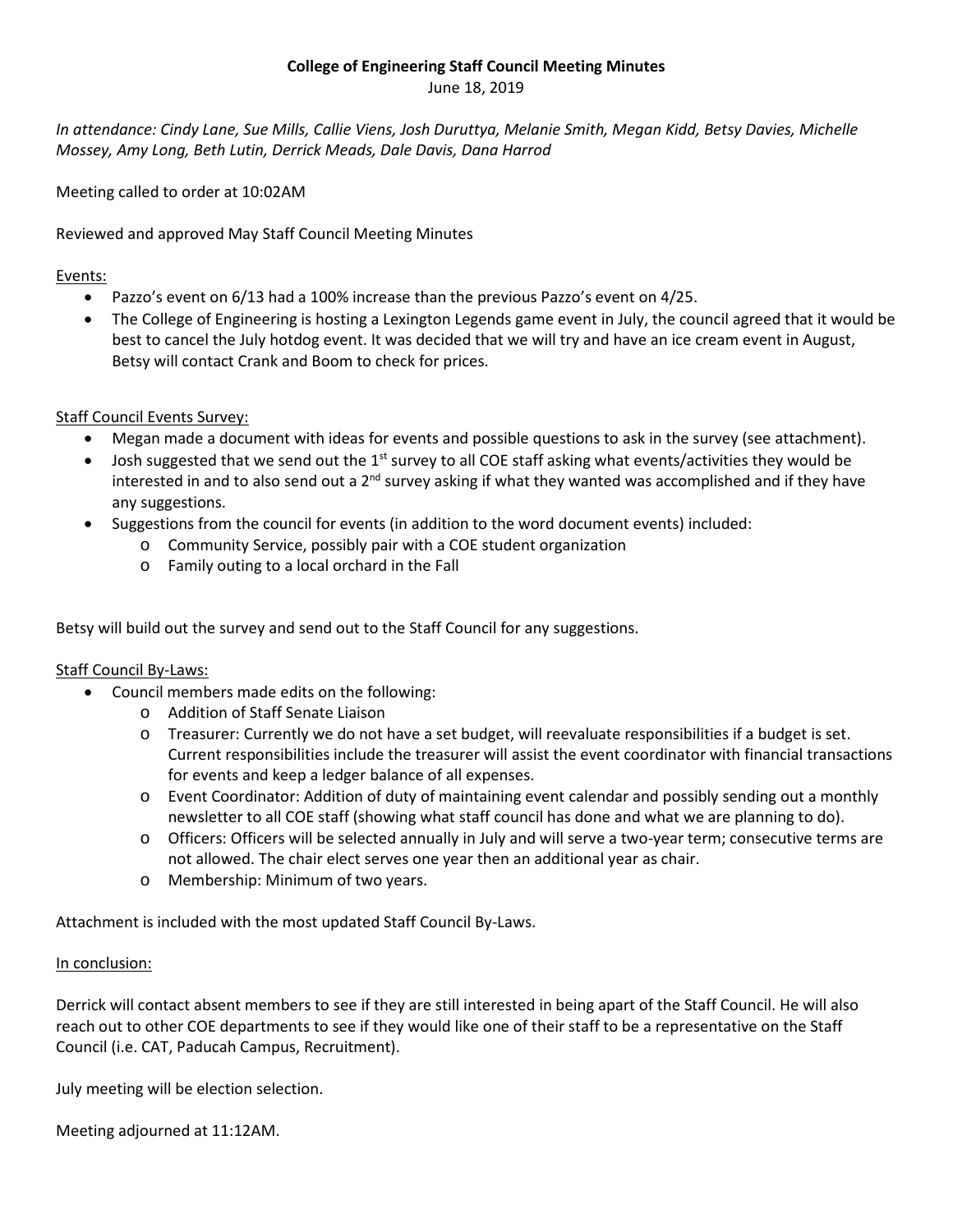#### **Staff Council Social Activities Survey-after**

Here are some ideas for the SC Social Activities I was thinking about.

- Staff Only
- Staff & Faculty
- Staff/Faculty & Family Outings (both or alone)

Being able to outline this information, and perhaps add a Staff Council Blurb in the Newsletter that goes out, or do we create our own newsletter?

- 1. What kinds of after-hours activities would you be interested in attending? (Short Answer-SA)
	- a. Ex: Pazzo's after work, Downtown Social area, Thursday Night Live
- 2. What has prevented you from attending in the past? (SA)
- 3. What could change your mind in attending in the future? (SA)
- 4. Would you be interested if CoE *hosted*(not sure this is the right verb) Family Outing Events? a. Ex: CoE King's Island Day, Zoo, Park
- 5. Would you be interested in attending events with faculty?
- 6. Do you prefer Staff Council Events to always be staff only?
- 7. Would you be interested in monthly after-hours events?
- 8. Would you be interested in monthly luncheons with other staff members?
- 9. What are some suggestions you would like to give Staff Council on planning for the future?
- 10. Ask about opportunities for serving the community and volunteer opportunities
	- a. i.e. Habitat for Humanity, Food Drive, or helping our internal student organizations and their

I think I would ask questions along the lines of:

- Do you want to attend events with your staff in a social setting?
- If you answered yes, how often do you want to attend events? (Make this multiple choice.)
	- o 1-2 times per year
	- o 3-4 times per year
	- o Every other month
	- o Monthly
- What kinds of events appeal to you?
	- o Meals (lunch or dinner)
	- $\circ$  Happy hours (with permission from supervisors to leave at 4:00 or 4:30 to attend)
	- o Family friendly activities (zoo trips, aquarium trips, amusement park trips, pumpkin patch/apple picking trips, etc.)
	- o Other: please provide suggestions
- Would you prefer lunch events, happy hour events, or weekend events?
- What days of the week would you prefer?
- What time of day would you prefer?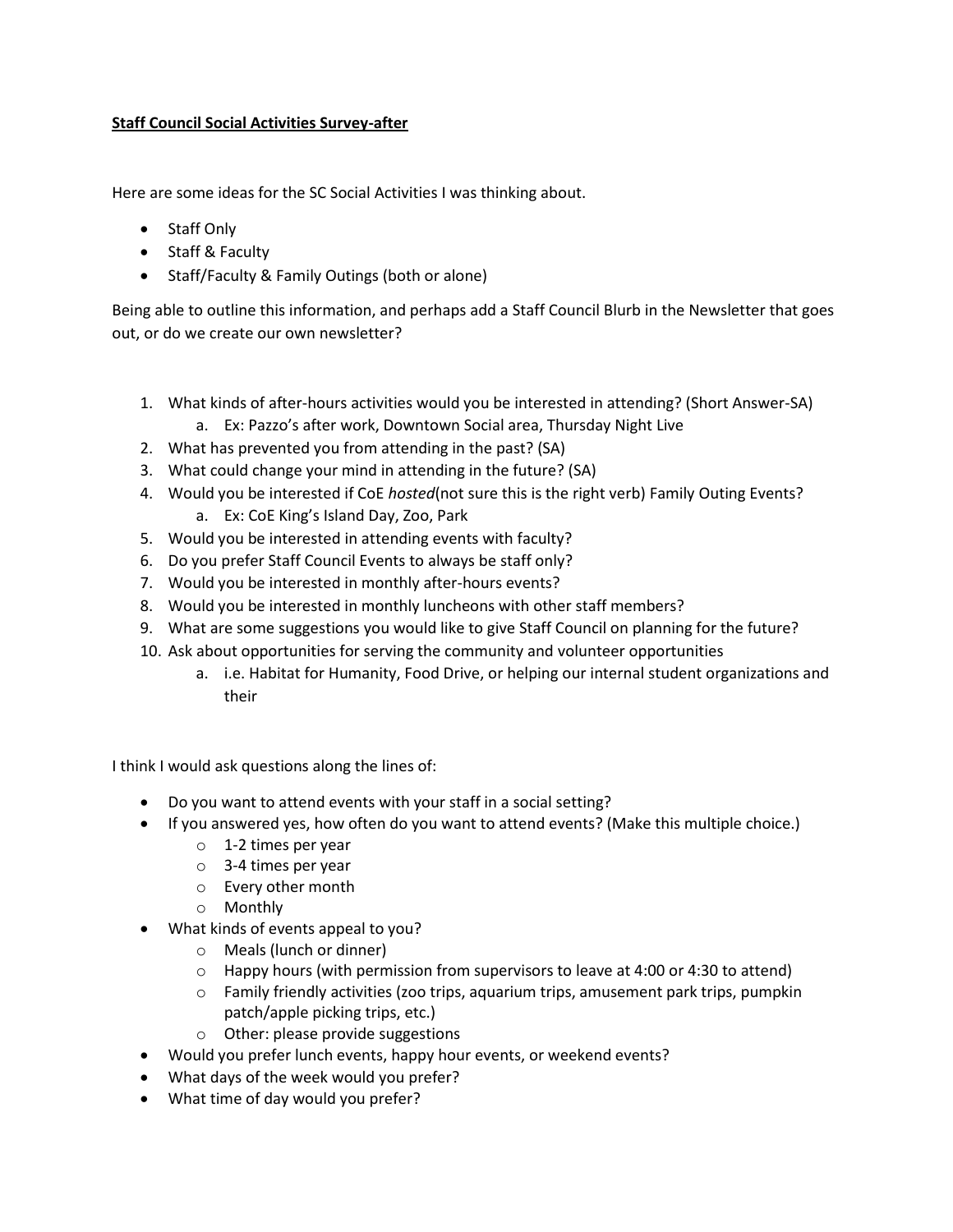• Other ideas or suggestions?

I wonder if we can get \$10-\$15 to buy a choice of a starbucks or amazon gift card to raffle off to those who take the survey? Granted, they would have to provide an email address to do that on survey monkey. But we could make that optional – if they want to be considered for the drawing, please provide an email address. If they don't, no need to provide one.

That's what I have for now!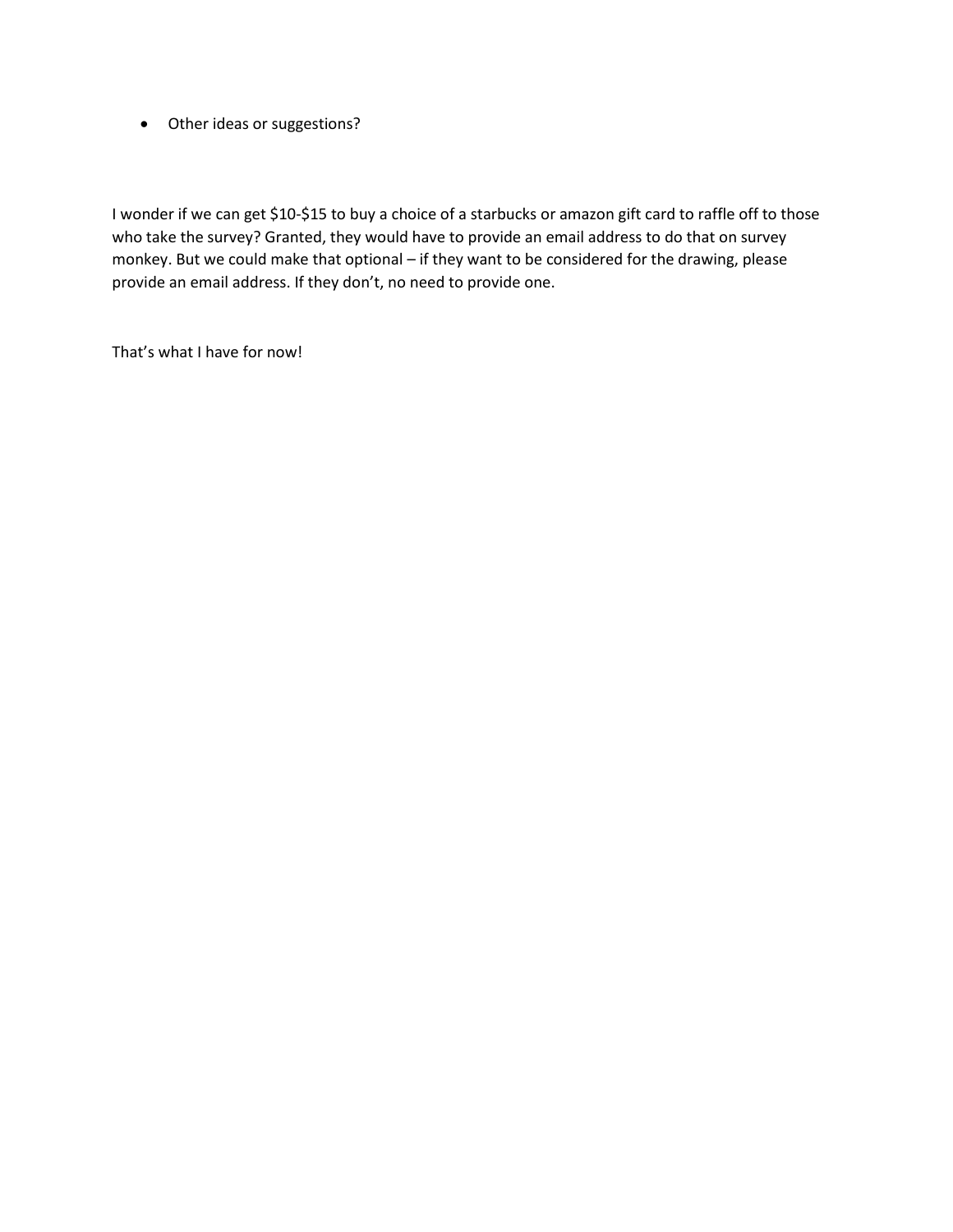# **Mission**

To foster communication and group participation among staff from all units of the College of Engineering, and to serve in an advisory capacity to the College's Dean and/or Administration on issues relevant to staff.

## **Officers**

Staff Council officers consist of Chair, Chair Elect, Treasurer, Secretary, Event Coordinator, and a Staff Senate Liaison.

Officers are selected by acclaim annually in July and will serve a two-year term. Consecutive terms are not allowed. The Chair-Elect serves one year then an additional year as Chair.

## Chair and Chair-Elect

The Staff Council Chair does the following with the assistance of the Chair-Elect:

- Chairs monthly Staff Council meetings
- Disseminates information and addresses topics of interest and concern to College of Engineering staff
- Poses special issues or projects to the Council for consideration and action
- Notifies Staff Council representatives of upcoming meetings and reserves meeting room
- Solicits agenda items from Staff Council representatives
- Distributes agenda to Staff Council representatives
- Communicates Staff Council webpage and Staff Excellence Award guideline changes to the college webmaster. These changes are first approved by the Staff Council.
- Forms committee/project teams from among Council representatives to address special issues or undertake approved special projects
- Sends Council recommendations and/or reports on special issues to appropriate administrative personnel
- Maintain mission statement and bylaws
- The Chair Elect serves as Chair of the Staff Excellence Awards Sub-Committee

#### Treasurer

- Keeps and maintains all financial transactions which involves income or expense
- Works with the Business Office to pay all expenses that may occur by the Staff Council
- Presents a fund report of balance and transactions monthly
- Assists the Event Coordinator with financial transactions for our events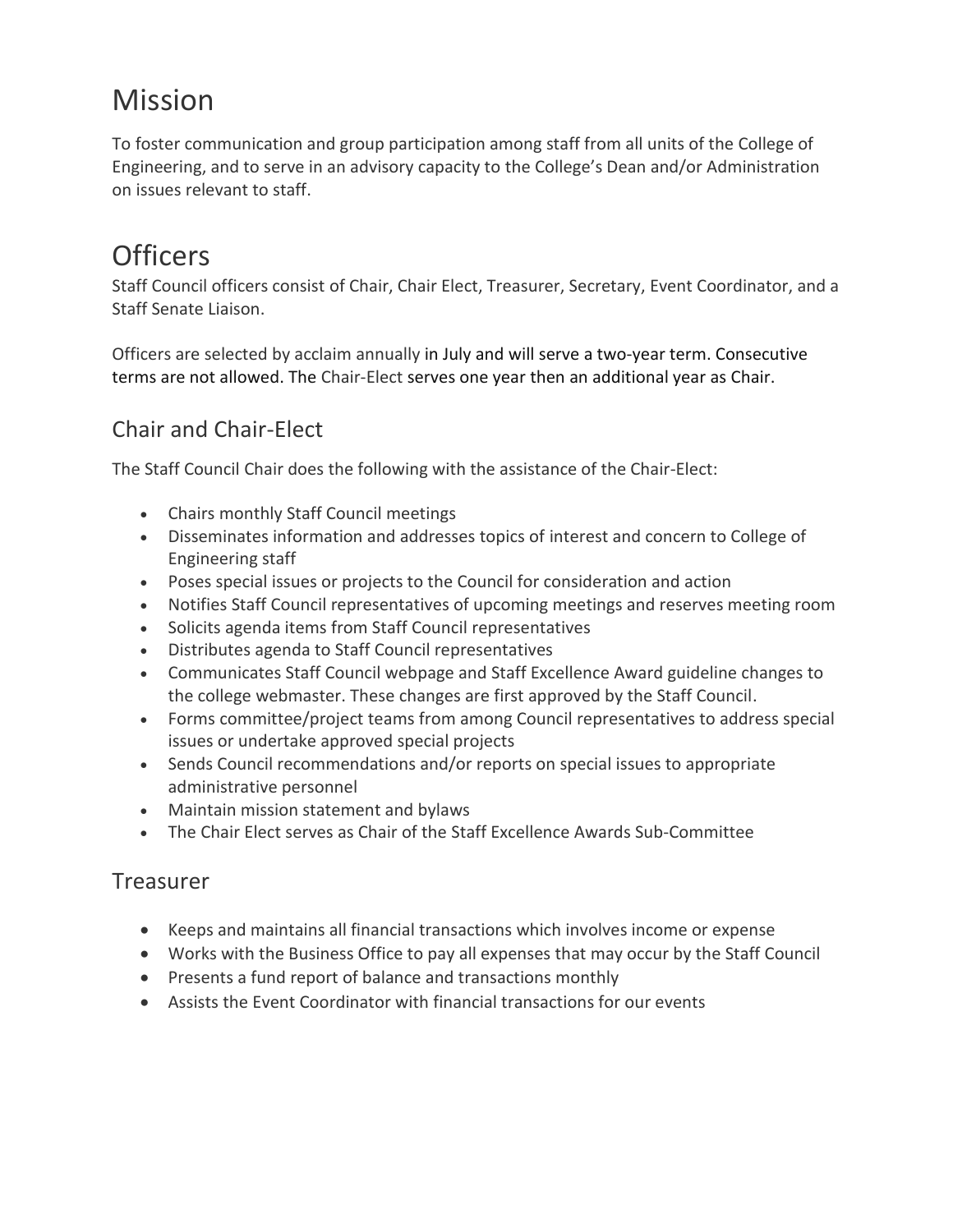## Secretary

- Record and prepare minutes of the Council meetings, noting if quorum is present
- Distribute meeting minutes to all Council members and other individuals
- Take roll call of members and proxies, and record members present and absent at all meetings of the Council
- Oversee election of officers

#### Event Coordinator

- Notify Council members of events, i.e. calendar invites
- Maintain calendar for all events, committee elections, committee appointments, etc.
- Lead event logistics with committee support (including meeting refreshments)
- Communicate events college-wide

### Staff Senate Liaison

- Records minutes at Staff Senate meetings and shares with Staff Council
- Maintains communications with Staff Senate Chair

### Ex-Officio Representative**s**

The Assistant Dean for Finance and Administration. The Staff Council Ex-Officio representative is asked to:

- Attend Staff Council meetings as needed
- Take part in discussions, but as a non-voting representative
- Approve revisions to the Staff Council webpage as proposed by the Staff Council

New Ex-Officio representatives may be appointed by the Dean's office or requested by Staff Council representatives as needed.

# Staff Excellence Awards Sub-Committee

The Staff Excellence Awards Sub-Committee will administrate the awards process. The Chair Elect serves as Chair of the Staff Excellence Awards Sub-Committee. Four additional Staff Council members will also serve on the committee.

• Approve revisions to the Staff Excellence Award guidelines as proposed by the Staff Council